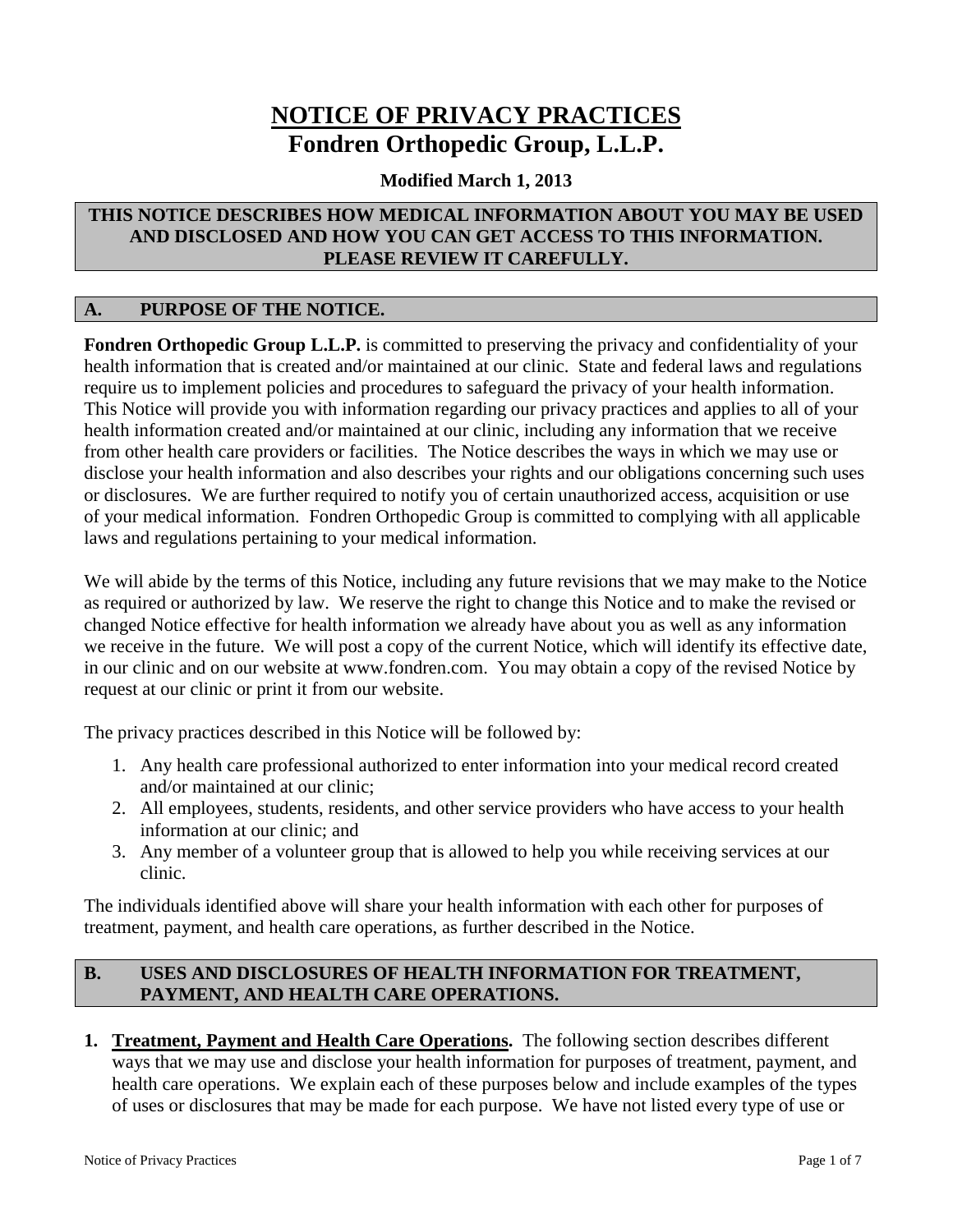disclosure, but the ways in which we use or disclose your information will fall under one of these purposes.

**a. Treatment.** We may use your health information to provide you with health care treatment and services. We may disclose your health information to doctors, nurses, nursing assistants, medication aides, technicians, medical and nursing students, rehabilitation therapy specialists, or other personnel who are involved in your health care.

For example, we may order physical therapy services to improve your strength and walking abilities. We will need to talk with the physical therapist so that we can coordinate services and develop a plan of care. We also may need to refer you to another health care provider to receive certain services. We will share information with that health care provider in order to coordinate your care and services. We will also share your information with the referring physician in order to coordinate your care and services.

**b. Payment.** We may use or disclose your health information so that we may bill and receive payment from you, an insurance company, or another third party for the health care services you receive from us. We also may disclose health information about you to your health plan in order to obtain prior approval for the services we provide to you, or to determine that your health plan will pay for the treatment.

For example, we may need to give health information to your health plan or primary care physician, in order to obtain prior approval to refer you to a health care specialist, such as a neurologist or general surgeon, or to perform a diagnostic test such as a magnetic resonance imaging scan ("MRI") or a CT scan.

For example, we may provide a copy of a billing statement to you or the Guarantor on your account so that we may explain charges and/or receive payment on your account.

For example, we may need to give health information to a third party to collect a debt owed to us. In the case collection is turned over to a third party, we will utilize any and all information about you in this process.

**c. Health Care Operations.** We may use or disclose your health information in order to perform the necessary administrative, educational, training, quality assurance, and business functions of our clinic.

For example, we may use your health information to evaluate the performance of our staff in caring for you. We also may use your health information to evaluate whether certain treatment or services offered by our clinic are effective. We also may disclose your health information to other physicians, nurses, technicians, or health profession students for teaching and learning purposes.

For example, we may make a copy of your driver's license and insurance card to verify your identity and heath care information.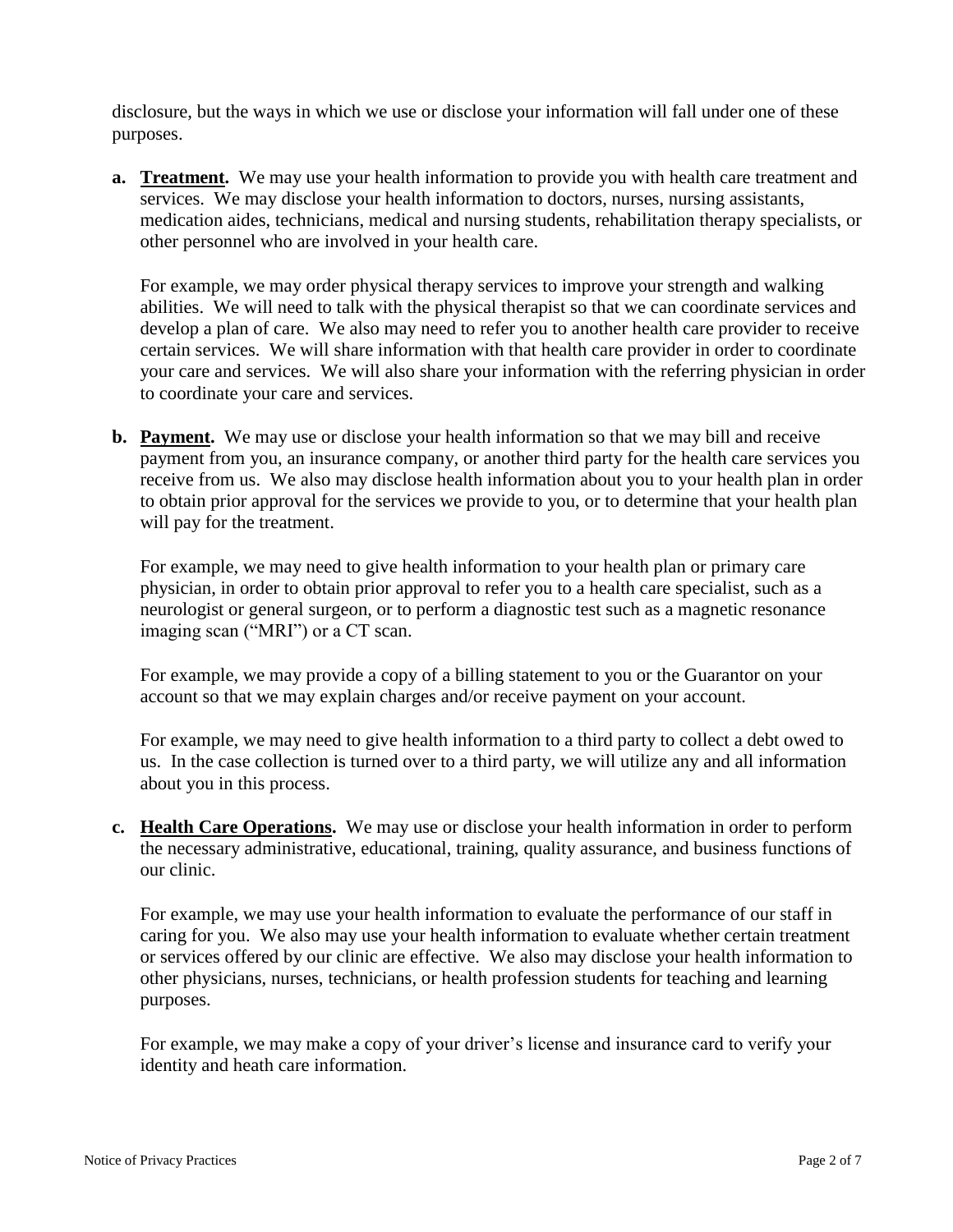## **C. USES AND DISCLOSURES OF HEALTH INFORMATION REQUIRING AN OPPORTUNITY FOR YOU TO AGREE OR OBJECT.**

You have the right to agree to or prohibit or restrict the uses and disclosures listed in this section. However, the clinic may choose to refuse your restriction if it is in conflict of providing you with quality healthcare, in the event of an emergency situation, or in situations where you request that we restrict disclosure of your medical information to a health plan and the disclosure is for the purpose of carrying out payment or health care operations and is not otherwise required by law to be disclosed and the medical information solely pertains to an item or service you, or another individual on your behalf, has paid Fondren Orthopedic Group in full. We may inform you and obtain your agreement or objection orally. We may ask that a request for restriction be placed in writing.

**1. Facility Directory/Sign-in Sheet.** We may disclose information, such as your present location in our clinic, to persons who ask for you by name.

For example, we may ask that you sign in when you arrive so that we may gather information needed for your visit and call you by name to identify you while you are waiting for the doctor.

**2. Appointment Reminders/Test Results.** We may contact you to remind you of an appointment or to notify you that test/lab results are in. We may leave a message for you in your absence.

For example, if you have had lab work performed we may call you to let you know that the results are in. If you are unavailable, we may leave a message on your answering machine or with another person (such as your spouse) to let you know to call us back to receive your results.

- **3. Treatment Alternatives & Health-Related Products and Services.** We may contact you to inform you of treatment alternatives or health-related products or services that may be of interest to you. For example, if you are diagnosed with a diabetic condition, we may contact you to inform you of a diabetic instruction class that we offer at our clinic.
- **4. Family Members and Friends.** We may disclose your health information to individuals, such as family members and friends, who are involved in your care or who help pay for your care. We may make such disclosures when: (a) we have your verbal agreement to do so; (b) we make such disclosures and you do not object; or (c) we can infer from the circumstances that you would not object to such disclosures. For example, if your spouse comes into the exam room with you, we will assume that you agree to our disclosure of your information to your spouse.

We also may disclose your health information to family members or friends in instances when you are unable to agree or object to such disclosures, provided that we feel it is in your best interests to make such disclosures to that family member or friend involved in your care. For example, if you present to our clinic with an emergency medical condition, we may share information with the family member or friend that comes with you to our clinic. We also may share your health information with a family member or friend who calls us to request a prescription refill for you.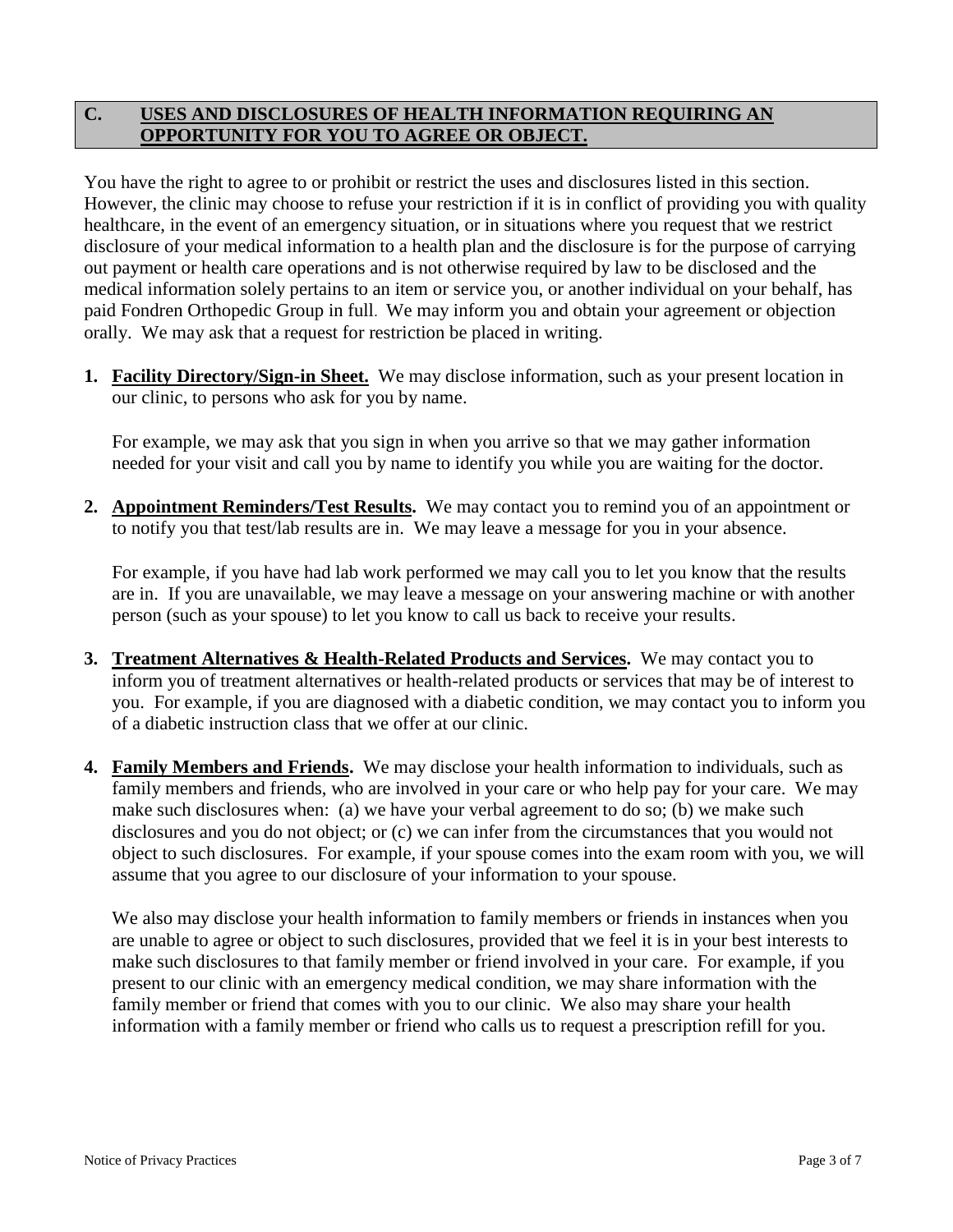## **D. USES AND DISCLOSURES FOR WHICH AN OPPORTUNITY TO AGREE OR OBJECT IS NOT REQUIRED.**

There are certain instances in which we may be required or permitted by law to use or disclose your health information without your permission. These instances are as follows:

- **1. As required by law.** We may disclose your health information when required by federal, state, or local law to do so. For example, we are required by the Department of Health and Human Services (DHHS) to disclose your health information in order to allow DHHS to evaluate whether we are in compliance with the federal privacy regulations.
- **2. Public Health Activities.** Public health authorities are authorized by law to receive and collect health information for the purpose of preventing or controlling disease, injury, or disability; to report births, deaths, suspected abuse or neglect.
- **3. Food and Drug Administration.** The Food and Drug Administration (FDA) is authorized by law to receive and collect information with respect to an FDA-regulated product or activity, for the purpose of activities related to the quality, safety or effectiveness of such FDA-regulated product or activity.
- **4. Health Oversight Activities.** A health oversight agency that is authorized by law to conduct health oversight activities, including audits, investigations, inspections, or licensure and certification surveys may receive and collect information. These activities are necessary for the government to monitor the persons or organizations that provide health care to individuals and to ensure compliance with applicable state and federal laws and regulations.
- **5. Judicial or administrative proceedings.** We may disclose your health information to courts or administrative agencies charged with the authority to hear and resolve lawsuits or disputes. We may disclose your health information pursuant to a court order, a subpoena, a discovery request, or other lawful process issued by a judge or other person involved in the dispute, but only if efforts have been made to (i) notify you of the request for disclosure or (ii) obtain an order protecting your health information.
- **6. Worker's Compensation.** We may disclose your health information to worker's compensation programs when your health condition arises out of a work-related illness or injury.
- **7. Law Enforcement Official.** We may disclose your health information in response to a request received from a law enforcement official to report criminal activity or to respond to a subpoena, court order, warrant, summons, or similar process.
- **8. Coroners, Medical Examiners, or Funeral Directors.** We may disclose your health information to a coroner or medical examiner for the purpose of identifying a deceased individual or to determine the cause of death. We also may disclose your health information to a funeral director for the purpose of carrying out his/her necessary activities.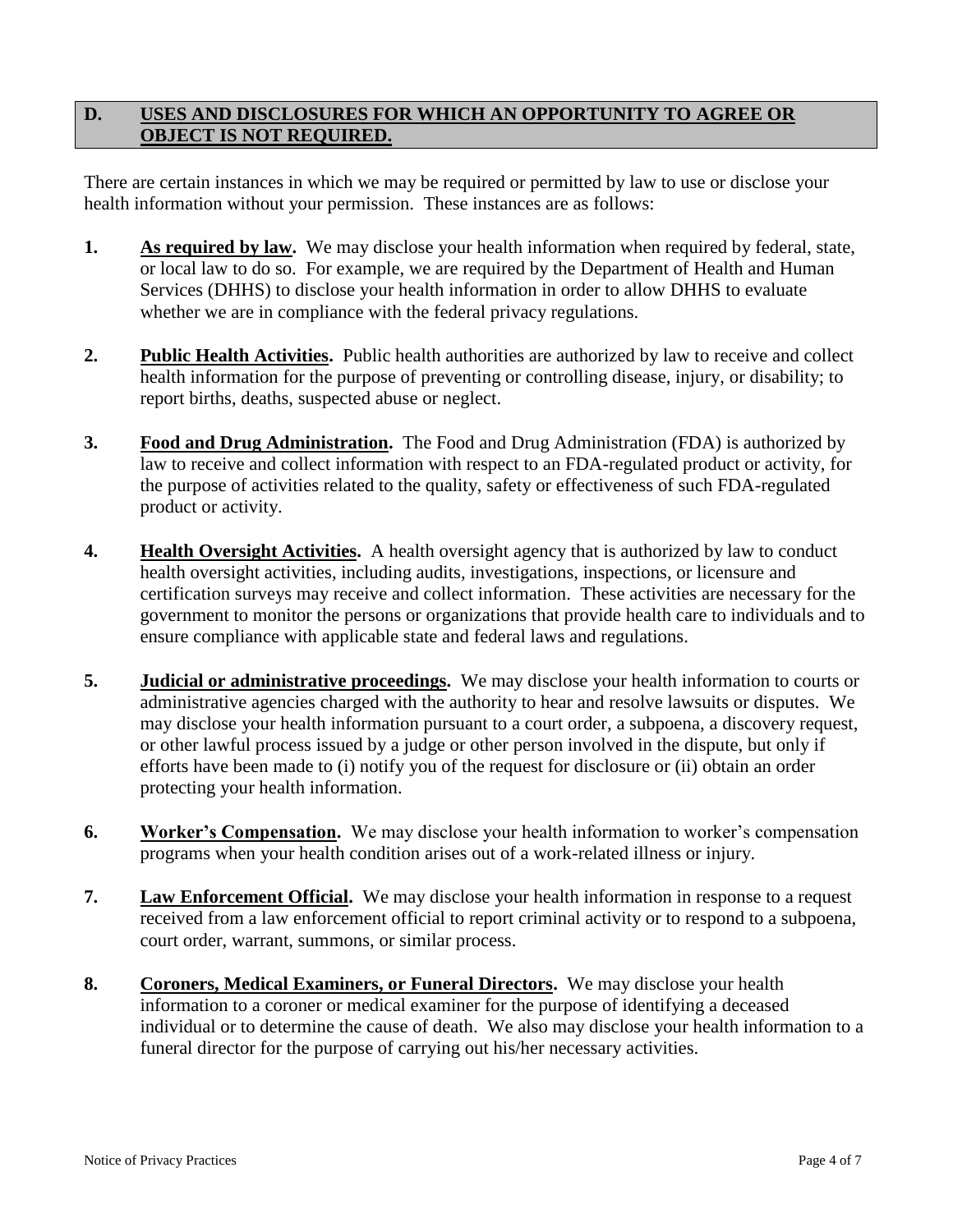- **9. Organ Procurement Organizations or Tissue Banks.** If you are an organ donor, we may disclose your health information to organizations that handle organ procurement, transplantation, or tissue banking for the purpose of facilitating organ or tissue donation or transplantation.
- **10. Research.** We may use or disclose your health information for research purposes under certain limited circumstances. Because all research projects are subject to a special approval process, we will not use or disclose your health information for research purposes until the particular research project for which your health information may be used or disclosed has been approved through this special approval process. However, we may use or disclose your health information to individuals preparing to conduct the research project in order to assist them in identifying patients with specific health care needs who may qualify to participate in the research project. Any use or disclosure of your health information that is done for the purpose of identifying qualified participants will be conducted onsite at our facility. In most instances, we will ask for your specific permission to use or disclose your health information if the researcher will have access to your name, address, or other identifying information.
- **11. To Avert a Serious Threat to Health or Safety.** We may use or disclose your health information when necessary to prevent a serious threat to the health or safety of you or other individuals.
- **12. Military and Veterans.** If you are a member of the armed forces, we may use or disclose your health information as required by military command authorities.
- **13. National Security and Intelligence Activities.** We may use or disclose your health information to authorized federal officials for purposes of intelligence, counterintelligence, and other national security activities, as authorized by law.
- **14. Inmates.** If you are an inmate of a correctional institution or under the custody of a law enforcement official, we may use or disclose your health information to the correctional institution or to the law enforcement official as may be necessary (i) for the institution to provide you with health care; (ii) to protect the health or safety of you or another person; or (iii) for the safety and security of the correctional institution.

## **E. USES AND DISCLOSURES PURSUANT TO YOUR WRITTEN AUTHORIZATION.**

Except for the purposes identified in Sections B through D, we will not use or disclose your health information for any other purposes unless we have your specific written authorization. Examples of uses and disclosures which require your authorization include uses or disclosures of psychotherapy notes except in certain circumstances and for certain marketing purposes.

You have the right to revoke a written authorization at any time as long as you do so in writing. If you revoke your authorization, we will no longer use or disclose your health information for the purposes identified in the authorization, except to the extent that we have already taken action in reliance upon your authorization.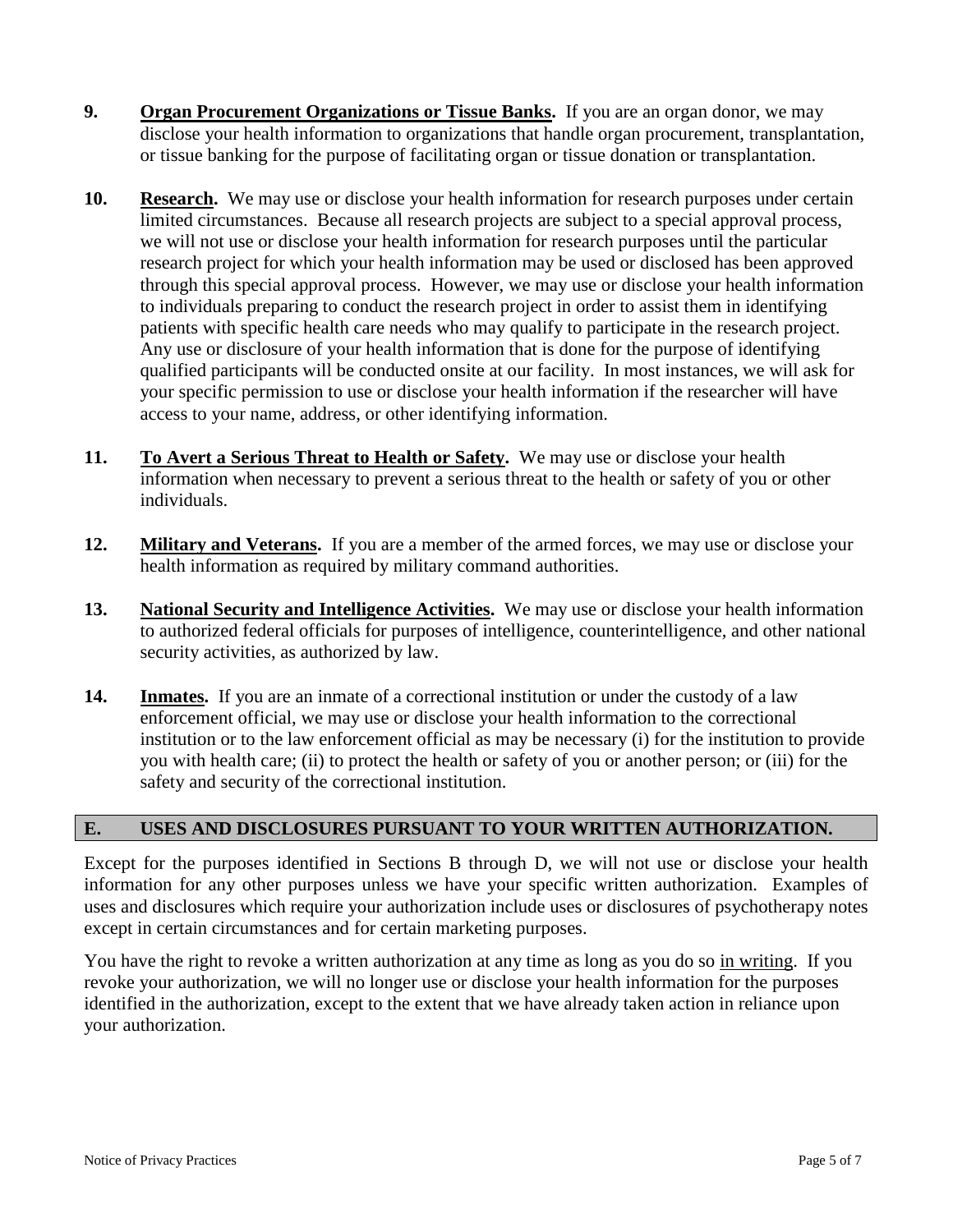## **F. YOUR RIGHTS REGARDING YOUR HEALTH INFORMATION.**

You have the following rights regarding your health information. You may exercise each of these rights, in writing, by providing us with a completed form that you can obtain from our office personnel. In some instances, we may charge you for the cost(s) associated with providing you with the requested information. Additional information regarding how to exercise your rights, and the associated costs, can be obtained from Karen Yates, Privacy Officer, at 713-794-3351

- **1. Right to Inspect and Copy.** You have the right to inspect and copy health information that may be used to make decisions about your care. We may deny your request to inspect and copy your health information in certain limited circumstances. If you are denied access to your health information, you may request that the denial be reviewed. Please note that information that we maintain about you (i.e. your chart/our originals) may not be removed from our clinic. Inspection of this material may only be granted on-site.
- **2. Right to Amend.** You have the right to request an amendment of your health information that is maintained by or for our clinic and is used to make health care decisions about you. We may deny your request if it is not properly submitted or does not include a reason to support your request. We may also deny your request if the information sought to be amended: (a) was not created by us, unless the person or entity that created the information is no longer available to make the amendment; (b) is not part of the information that is kept by or for our clinic; (c) is not part of the information which you are permitted to inspect and copy; or (d) is accurate and complete.
- **3. Right to an Accounting of Disclosures.** You have the right to request an accounting of the disclosures of your health information made by us. This accounting will not include disclosures of health information that we made for purposes of treatment, payment or health care operations or pursuant to a written authorization that you have signed.
- **4. Right to Request Restrictions.** You have the right to request a restriction or limitation on the health information we use or disclose about you for treatment, payment, or health care operations. You also have the right to request a limit on the health information we disclose about you to someone, such as a family member or friend, who is involved in your care or in the payment of your care. For example, you could ask that we not use or disclose information regarding a particular treatment that you received. We are not required to agree to your request. If we do agree, that agreement must be in writing and signed by you and us.
- **5. Right to Request Confidential Communications**. You have the right to request that we communicate with you about your health care in a certain way or at a certain location. For example, you can ask that we only contact you at work or by mail. Request should be made in writing, and signed by you and us upon agreement.
- **6. Right to a Paper Copy of this Notice.** You have the right to receive a paper copy of this Notice. You may ask us to give you a copy of this Notice at any time.